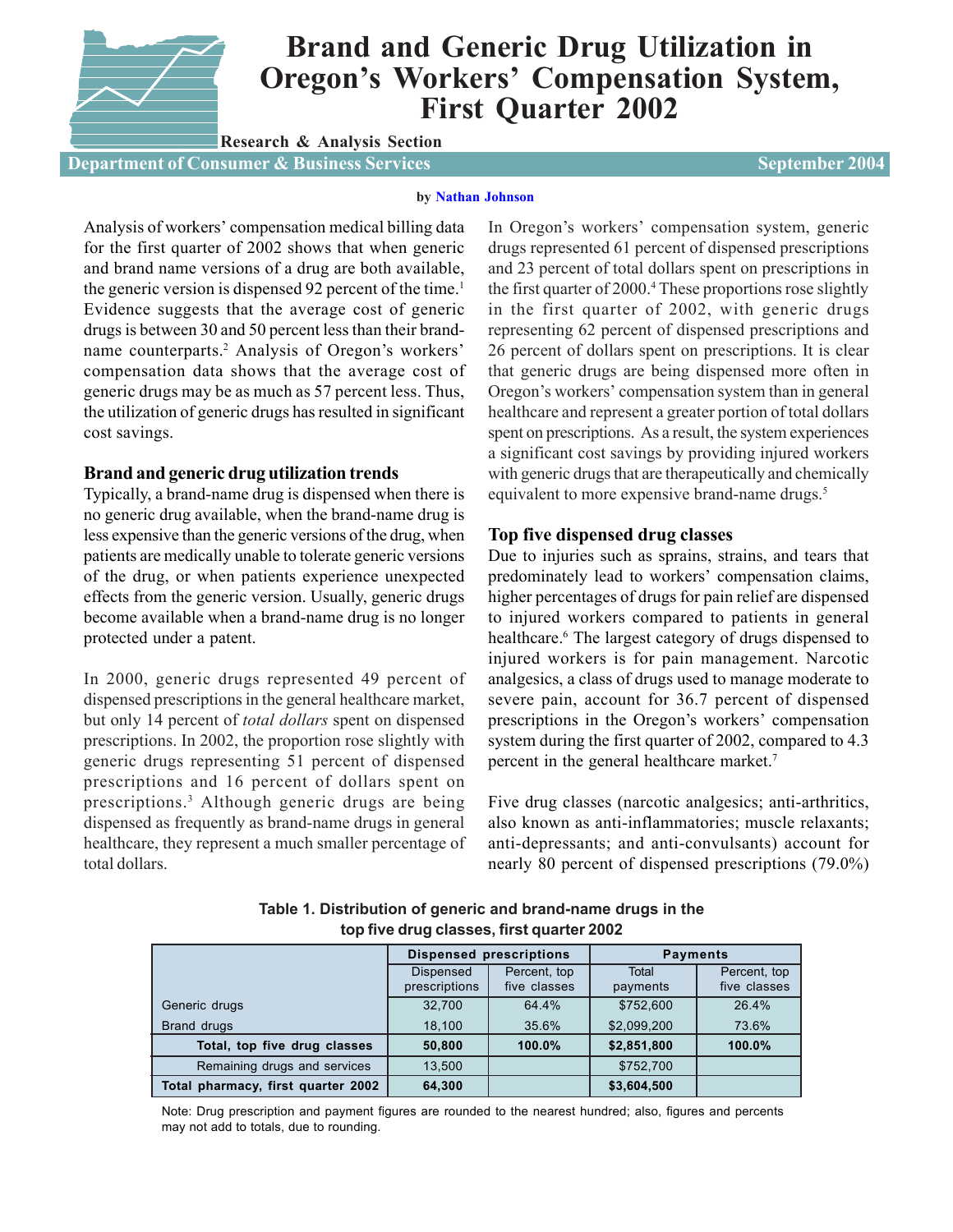

# **Figure 2. Percent of generic and brand-name drug**  *payments* **in the top five drug classes in the Oregon workers' compensation system, first quarter 2002**



Note: Due to rounding, percents may not add to 100.

and of total dollars spent on prescriptions (79.1%) in the first quarter of 2002. Seventy other therapeutic drug classes make up the remaining 21 percent of estimated drug prescriptions and payments.

In this report, the top five drug classes are selected for analysis, because the classes combined represent nearly four-fifths of the quarter's dispensed prescriptions and payments. Table 1 shows the distribution of generic and brand-name drug use within the top five drug classes during the first quarter of 2002. Figure 1 illustrates the distribution of dispensed generic and brand-name drug prescriptions within each of the top five drug classes. Figure 2 illustrates the percentage of payments attributed to generic and brand-name drugs dispensed within the top five drug classes.

# **Brand and generic utilization in top five drug classes**

Table 2 shows the separation of generic and brand distributions within the top five drug classes (narcotic analgesics, anti-arthritics, muscle relaxants, antidepressants, and anti-convulsants) into three categories for further analysis: "Brands with generic substitutions" (BWGS), "Brand-name-only," and "Generic-only."

The BWGS category consists of brand-name drugs and their generic counterparts. To estimate the effectiveness of generic and brand-name drug utilization, a sample of the payments for most frequently dispensed BWGS drugs (see Table 3 for a detailed overview) was used to analyze which brands could have had a generic version substituted and the approximate cost savings.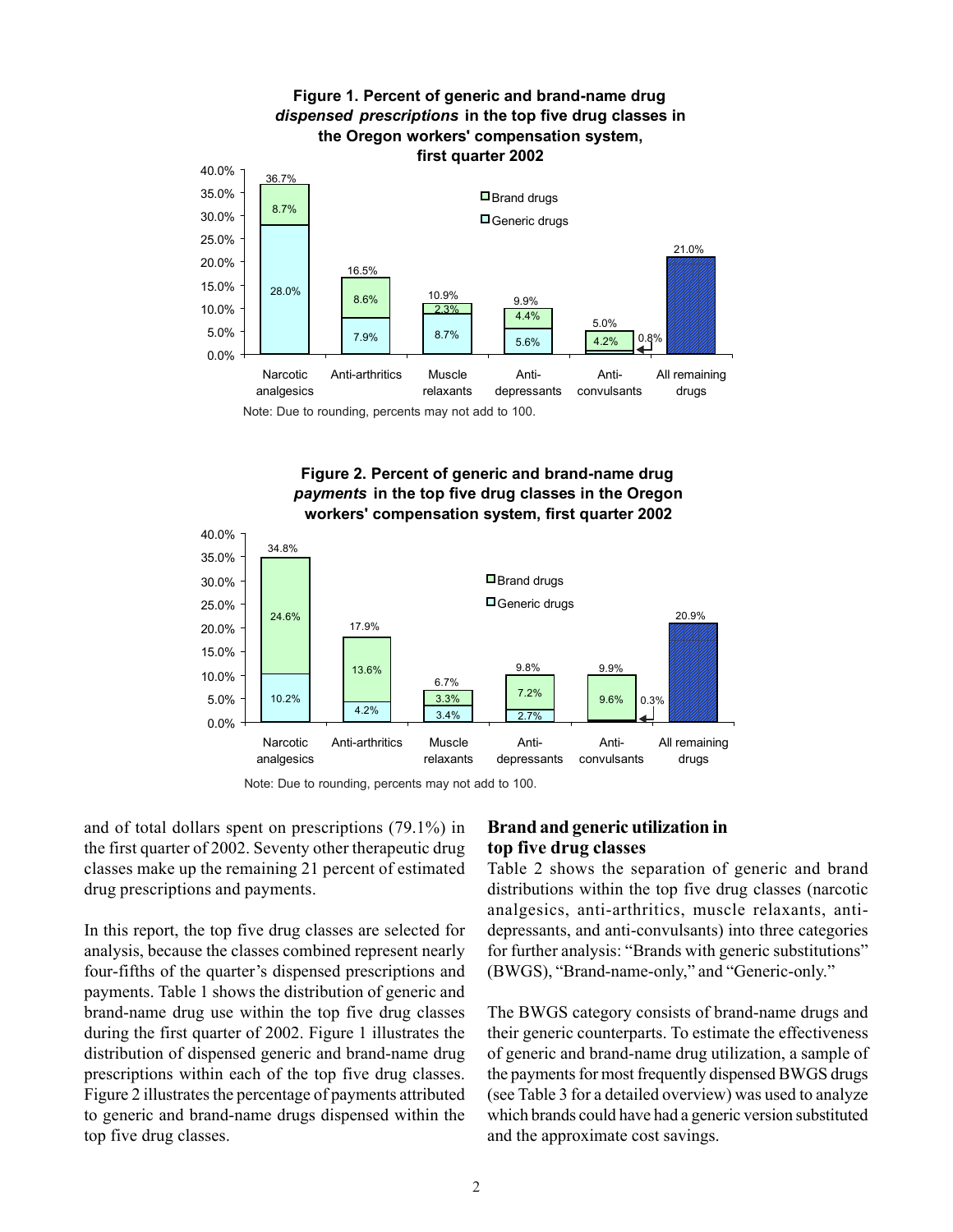|                             | <b>Dispensed prescriptions</b> |               |              | <b>Payments</b>               |           |              |  |
|-----------------------------|--------------------------------|---------------|--------------|-------------------------------|-----------|--------------|--|
|                             | Dispensed                      | Percent, drug | Percent, top | <b>Total</b><br>Percent, drug |           | Percent, top |  |
|                             | prescriptions                  | category      | five classes | payments                      | category  | five classes |  |
| <b>Brands with generic</b>  |                                |               |              |                               |           |              |  |
| substitutions (BWGS)        | 35,200                         | $100.0\%$     | 69.3%        | \$956,800                     | 100.0%    | 33.6%        |  |
| Generic                     | 32.300                         | 91.8%         |              | \$744.500                     | 77.8%     |              |  |
| <b>Brand</b>                | 2,900                          | 8.2%          |              | \$212,300                     | 22.2%     |              |  |
| Brand name only             | 15,300                         | $100.0\%$     | 30.1%        | \$1,886,800                   | $100.0\%$ | 66.2%        |  |
| Generic only                | 400                            | $100.0\%$     | 0.8%         | \$8,100                       | 100.0%    | 0.3%         |  |
| Total top five drug classes | 50,800                         |               | 100.0%       | \$2,851,800                   |           | 100.0%       |  |

**Table 2. Drug distribution in the top five drug classes, first quarter 2002**

Note: Drug prescription and payment figures are rounded to the nearest hundred; figures and percents may not add to totals, due to rounding.

The brand-name-only category consists of brand-name drugs for which there are no generic versions available on the market (usually because the drugs are still protected by patents).<sup>8</sup> Brand-name-only drugs include several popular brand names such as the narcotic analgesics Oxycontin and Ultram, the anti-arthritics Celebrex and Vioxx, and the anti-convulsant Neurontin. It should be noted that most of the anti-convulsant drugs dispensed were brand-name-only, resulting in 84 percent of the prescriptions and 97 percent of total dollars in this drug class.<sup>9</sup>

The generic-only category consists of generic drugs dispensed in the first quarter of 2002 that have no brandname counterparts.

Overall, BWGS drugs represented over two-thirds (69.3%) of the dispensed drugs within the top five drug classes (see Table 3). Analysis of BWGS data shows that when a brand-name drug has a generic counterpart, the generic is dispensed nearly 92 percent of the time.

## **Analysis of generic substitution**

Oregon statutes and workers' compensation rules (such as OAR 436-009-0090) direct providers, pharmacists, and injured workers to use generic drugs and reduce costs for the workers' compensation system. For example (see Table 3), *hydrocodone bitartrate with acetaminophen,* a narcotic analgesic, accounts for 17 percent of prescriptions dispensed in the first quarter of 2002. Generic versions were dispensed 96 percent of the time, with an average price of \$14.56 per prescription, which is less than one-third the average price of comparable brand-name versions. Two other narcotic analgesics, *oxycodone HCL* and *oxycodone HCL with acetaminophen*, have brand-name versions (Roxicodone and Roxicet, respectively) that are either less expensive than or the same as their generic counterparts. In each case, the brand-name drug was dispensed in nearly equal quantities as the generic versions, suggesting that the lessexpensive drug is being dispensed, regardless of whether it is a brand name or a generic drug.

In conclusion, analysis of first quarter 2002 workers' compensation data reveals signs that the substitution of generic versions may be reaching the saturation point. In the top five drug classes, which represent nearly fourfifths of the quarter's total dispensed prescriptions and payments, when a brand-name drug has a generic counterpart, the generic is substituted 92 percent of the time. The substitution of generic drugs for brand-name drugs resulted in significantly lower costs for the workers' compensation system. Minimal additional cost savings will come from substituting generics for the remaining eight percent of substitutable brand-name drugs. Rather, cost containment of all drugs dispensed to injured workers, especially brand-name-only drugs, is necessary to create additional savings for pharmacy costs within the workers' compensation system.

The Information Management Division of the Department of Consumer and Business Services collects medical billing data on a quarterly basis as prescribed by Workers' Compensation Division Bulletin 220. WCD uses the medical billing data in its oversight of the workers' compensation system and assists the legislature in making policy decisions. The analysis in this report uses billing data for dispensed prescriptions reported to Bulletin 220 under the provider type listed for pharmacy. This report is based on a model developed by IMD to estimate the overall amount and composition of medical expenditures within the Oregon workers' compensation system.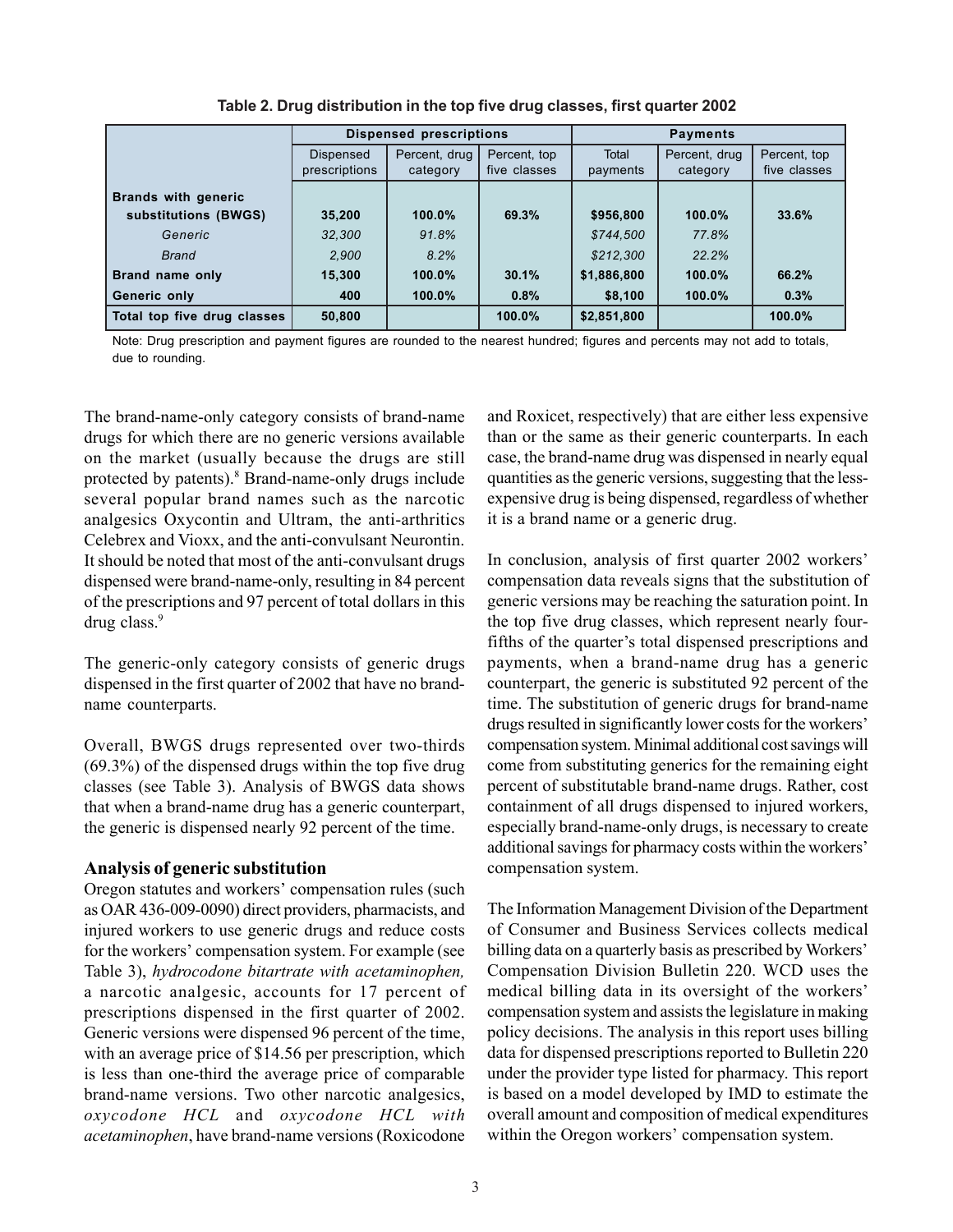## **Table 3. Most frequently dispensed brands with generic substitutions (BWGS) in the top five drug classes in Oregon's workers' compensation system, first quarter 2002**

| <b>Anti-arthritics</b> |               |                                   |                                |                          |                           |
|------------------------|---------------|-----------------------------------|--------------------------------|--------------------------|---------------------------|
| <b>Product name</b>    | Generic/Brand | <b>Dispensed</b><br>prescriptions | Percent, drug<br>prescriptions | <b>Total</b><br>payments | Percent, drug<br>payments |
| Diclofenac Sodium      | Generic       | 300                               | 93.8%                          | \$12,500                 | 91.2%                     |
| Voltaren               | <b>Brand</b>  | 20                                | 6.3%                           | \$1,200                  | 8.8%                      |
| Etodolac               | Generic       | 320                               | 88.9%                          | \$13,500                 | 79.4%                     |
| Lodine                 | <b>Brand</b>  | 40                                | 11.1%                          | \$3,500                  | 20.6%                     |
| Ibuprofen              | Generic       | 1,830                             | 85.5%                          | \$22,400                 | 82.1%                     |
| <b>Motrin</b>          | <b>Brand</b>  | 310                               | 14.5%                          | \$4,900                  | 17.9%                     |
| Nabumetone             | Generic       | 620                               | 77.5%                          | \$43,600                 | 74.0%                     |
| Relafen                | <b>Brand</b>  | 180                               | 22.5%                          | \$15,300                 | 26.0%                     |
| Naproxen               | Generic       | 1,110                             | 99.1%                          | \$29,300                 | 98.0%                     |
| Naprosyn               | <b>Brand</b>  | 10                                | 0.9%                           | \$600                    | 2.0%                      |
| Piroxicam              | Generic       | 150                               | 88.2%                          | \$2,400                  | 58.5%                     |
| Feldene                | <b>Brand</b>  | 20                                | 11.8%                          | \$1,700                  | 41.5%                     |

#### **Anti-convulsants**

| <b>Product name</b> | Generic/Brand | <b>Dispensed</b><br>prescriptions | Percent, drug<br>prescriptions | <b>Total</b><br>payments | Percent, drug<br>payments |
|---------------------|---------------|-----------------------------------|--------------------------------|--------------------------|---------------------------|
| Clonazepam          | Generic       | 340                               | 91.9%                          | \$8,500                  | 83.3%                     |
| Klonopin            | Brand         | 30                                | 8.1%                           | \$1.700                  | $16.7\%$                  |

## **Anti-depressants**

| <b>Product name</b>   | <b>Generic/Brand</b> | <b>Dispensed</b><br>prescriptions | Percent, drug<br>prescriptions | <b>Total</b><br>payments | Percent, drug<br>payments |
|-----------------------|----------------------|-----------------------------------|--------------------------------|--------------------------|---------------------------|
| Amitriptyline HCL     | Generic              | 1.410                             | 98.6%                          | \$14,700                 | 94.8%                     |
| Elavil                | <b>Brand</b>         | 20                                | 1.4%                           | \$800                    | 5.2%                      |
| <b>Bupropion HCL</b>  | Generic              | 40                                | 80.0%                          | \$1.900                  | 79.2%                     |
| Wellbutrin            | <b>Brand</b>         | 10                                | 20.0%                          | \$500                    | 20.8%                     |
| <b>Fluoxetine HCL</b> | Generic              | 400                               | 85.1%                          | \$47,500                 | 82.9%                     |
| Prozac                | <b>Brand</b>         | 70                                | 14.9%                          | \$9,800                  | 17.1%                     |
| Trazodone HCL         | Generic              | 950                               | 97.9%                          | \$15,900                 | 86.9%                     |
| Desyrel               | <b>Brand</b>         | 20                                | 2.1%                           | \$2,400                  | 13.1%                     |

### **Muscle relaxants**

|                     |                      | <b>Dispensed</b> | Percent, drug | <b>Total</b> | Percent, drug |
|---------------------|----------------------|------------------|---------------|--------------|---------------|
| <b>Product name</b> | <b>Generic/Brand</b> | prescriptions    | prescriptions | payments     | payments      |
| Carisoprodol        | Generic              | 1.650            | 95.4%         | \$50,400     | 73.3%         |
| Soma                | <b>Brand</b>         | 80               | 4.6%          | \$18,400     | 26.7%         |
| Cyclobenzaprine HCL | Generic              | 2.620            | 98.5%         | \$40,200     | 95.3%         |
| Flexeril            | <b>Brand</b>         | 40               | 1.5%          | \$2,000      | 4.7%          |
| Methocarbamol       | Generic              | 790              | 98.8%         | \$16,700     | 99.4%         |
| Robaxin             | <b>Brand</b>         | 10               | 1.3%          | \$100        | 0.6%          |

Continued on next page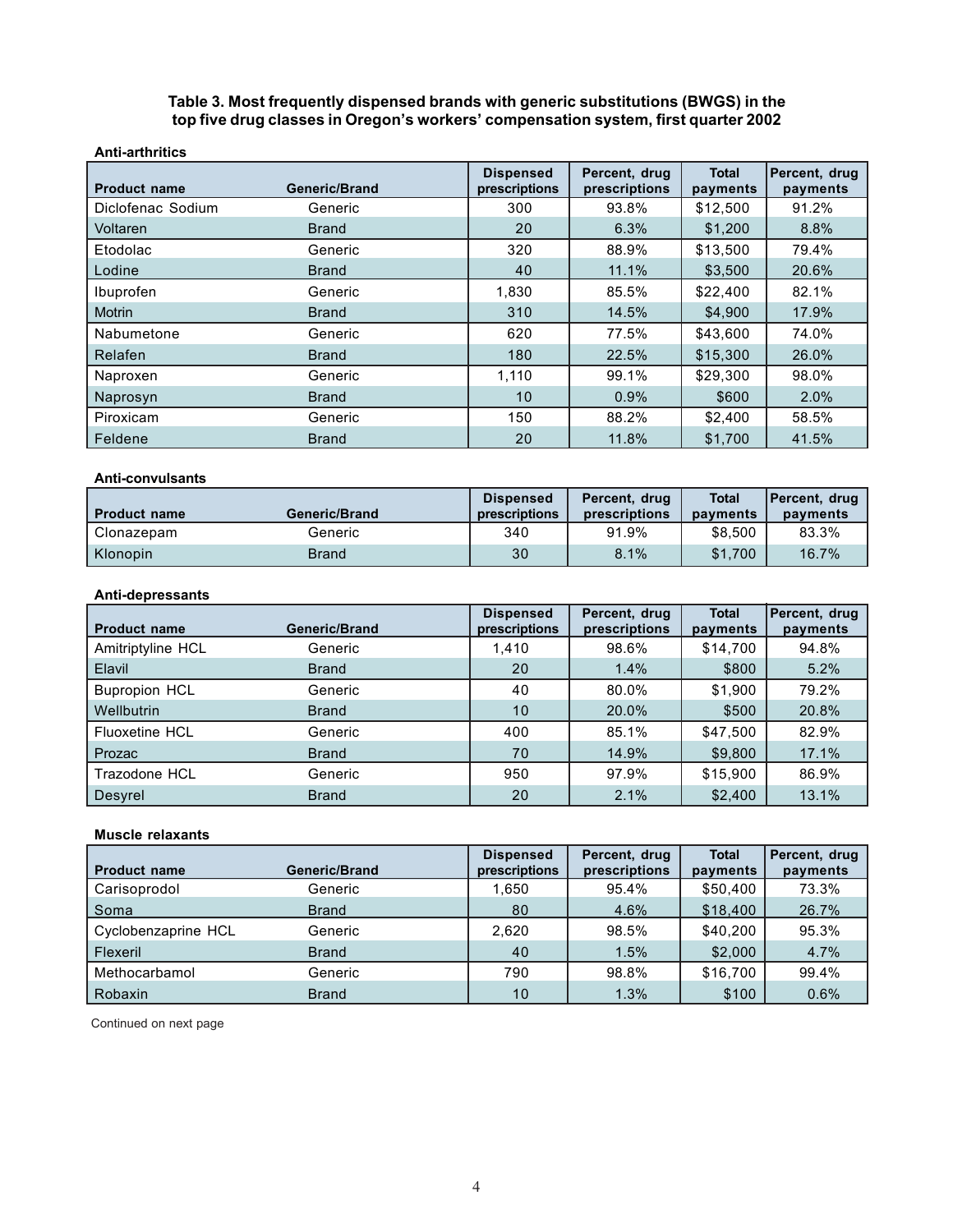## **Table 3. Most frequently dispensed brands with generic substitutions (BWGS) in the top five drug classes in Oregon's workers' compensation system, first quarter 2002, continued**

| <b>Narcotic analgesics</b>             |                      |                                   |                                |                          |                           |
|----------------------------------------|----------------------|-----------------------------------|--------------------------------|--------------------------|---------------------------|
| <b>Product name(s)</b>                 | <b>Generic/Brand</b> | <b>Dispensed</b><br>prescriptions | Percent, drug<br>prescriptions | <b>Total</b><br>payments | Percent, drug<br>payments |
| Acetaminophen w/Codeine Phosphate      | Generic              | 1,120                             | 95.7%                          | \$21,400                 | 88.1%                     |
| Tylenol w/ Codeine No. 3 & 4           | <b>Brand</b>         | 50                                | 4.3%                           | \$2,900                  | 11.9%                     |
| Hydrocodone Bitartrate w/Acetaminophen | Generic              | 11,050                            | 96.1%                          | \$161,000                | 88.1%                     |
| Lorcet, Lortab, Norco, Vicodin         | <b>Brand</b>         | 450                               | 3.9%                           | \$21,800                 | 11.9%                     |
| Morphine Sulfate                       | Generic              | 480                               | 77.4%                          | \$64,500                 | 67.6%                     |
| IMS Contin                             | <b>Brand</b>         | 140                               | 22.6%                          | \$30,900                 | 32.4%                     |
| Oxycodone HCL                          | Generic              | 550                               | 93.2%                          | \$17,900                 | 80.3%                     |
| OxylR, OxyFast, Roxicodone             | <b>Brand</b>         | 40                                | 6.8%                           | \$4,400                  | 19.7%                     |
| Oxycodone HCL w/ Acetaminophen         | Generic              | 1.790                             | 91.3%                          | \$28,700                 | 69.7%                     |
| Percocet, Roxicet, Tylox               | <b>Brand</b>         | 170                               | 8.7%                           | \$12,500                 | 30.3%                     |
| Oxycodone HCL w/ Aspirin               | Generic              | 80                                | 72.7%                          | \$1,300                  | 38.2%                     |
| l Percodan                             | <b>Brand</b>         | 30                                | 27.3%                          | \$2,100                  | 61.8%                     |
| Propoxyphene Napsylate w/Acetaminophen | Generic              | 2,020                             | 94.0%                          | \$43,200                 | 87.3%                     |
| l Darvocet-N                           | <b>Brand</b>         | 130                               | 6.0%                           | \$6,300                  | 12.7%                     |

| Summary of total pharmacy, first quarter 2002                          | <b>Dispensed</b> | Percent, top | <b>Total</b> | Percent, top |
|------------------------------------------------------------------------|------------------|--------------|--------------|--------------|
|                                                                        | prescriptions    | five classes | payments     | five classes |
| Most often dispensed brands with generic                               |                  |              |              |              |
| substitutions in top five drug classes                                 | 31,500           | 62.0%        | \$801,600    | 28.1%        |
| Remaining brands with generic substitutions in top five drug classes * | 3,700            | 7.3%         | \$155,200    | $5.4\%$      |
| Brand-name-only drugs in top five drug classes **                      | 15,300           | 30.1%        | \$1,886,800  | 66.2%        |
| Generic-only drugs in top five drug classes                            | 400              | 0.8%         | \$8,100      | 0.3%         |
| Total top five drug classes                                            | 50,800           | 100.0%       | \$2,851,800  | 100.0%       |
| Drugs in remaining drug classes                                        | 13,000           |              | \$729,800    |              |
| Total drugs in all drug classes                                        | 63,800           |              | \$3,581,600  |              |
| *** Non-drug pharmacy services                                         | 500              |              | \$22,900     |              |
| Total pharmacy, first quarter 2002                                     | 64,300           |              | \$3,604,500  |              |

\* Brands with generic substitutions (BWGS) not selected for the sample because the quantities dispensed were few.<br>\*\* Drugs that have only a brand-name version on the market, usually because the drug's patent prevents gener

\*\*\* Consists mostly of medical supplies and durable medical equipment (DME).

Note: Individual drug-prescription figures are rounded to the nearest ten, individual drug payment figures and aggregate prescription and payment figures are rounded to the nearest hundred; figures and percents may not add to totals, due to rounding.